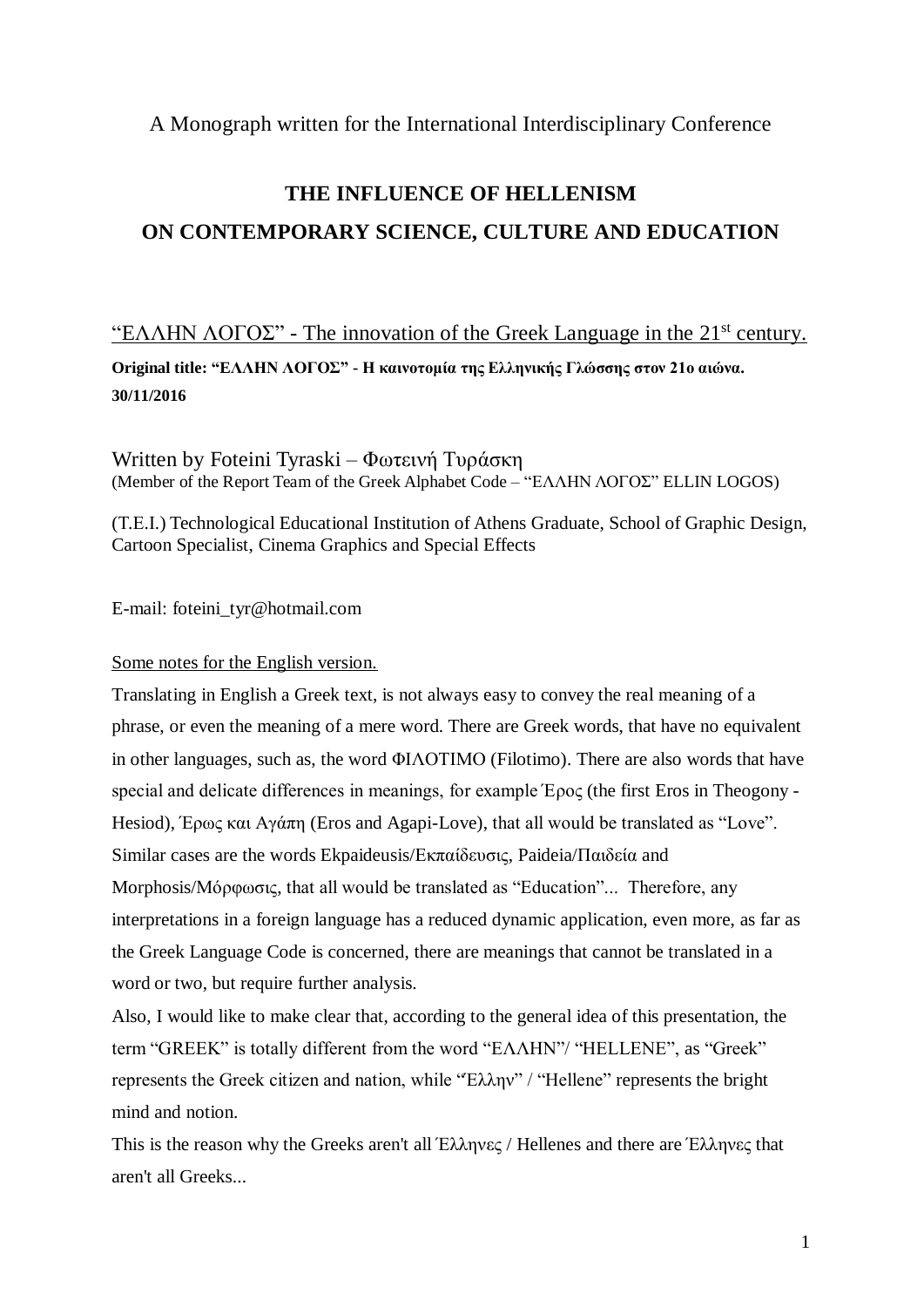# "ΕΛΛΗΝ ΛΟΓΟΣ" - The innovation of the Greek Language in the  $21<sup>st</sup>$  century.

Written by Foteini Tyraski

*"Tomorrow's illiterate will not be the man who can't read; he will be the man who has not learned how to unlearn."* 

……………………………………………………………………………………………….

*…………………………………………………………………………………………..*

Toffler, Alvin (1970). *Future Shock*. New York: Random House. p. 367.

For the influence of Hellenism on contemporary science, culture and education, have spoken many Greek linguist experts and specialized scientists, historians, Literature and Philology Professors, authors and poets. Although the contribution of Hellenism is beyond any doubts, modern Greeks are accused that «they rest on the laurels of their ancestors», having nothing

new to say.

# "EΛΛΗΝ ΛΟΓΟΣ" - The innovation of the Greek Language in the 21st century.

This monograph is aiming to inform about an original and innovative work that could be a spiritual elucidating, into the darkness of our modern «civilization». This work is **«The Greek Alphabet Code»** by Theologos Simaioforos. The innovation of this project is that, for the first time in the History of Linguistics, we can understand the meaning of each Letter. We unravel the meanings of Words, Myths and Ancient Texts with a logical and consistent way, revealing knowledge that has been not encountered before.

Plato indicates that he suspects something about the meanings of the letters, as he approaches this matter on «Cratylus» and «Theaetetus». The recent study «The Greek Alphabet Code» by Theologos Simaioforos add to this matter, define and justify meanings and probably respond furthermore in a plethora of matters.

So, I shall not talk about the achievements of the Hellenism of the past, but I shall give you an idea of what could be achieved by the Hellenism of the present onwards.

# The meaning of Hellenism.

Regardless of nationality, for the contemplating connoisseurs of Ancient Greek Education,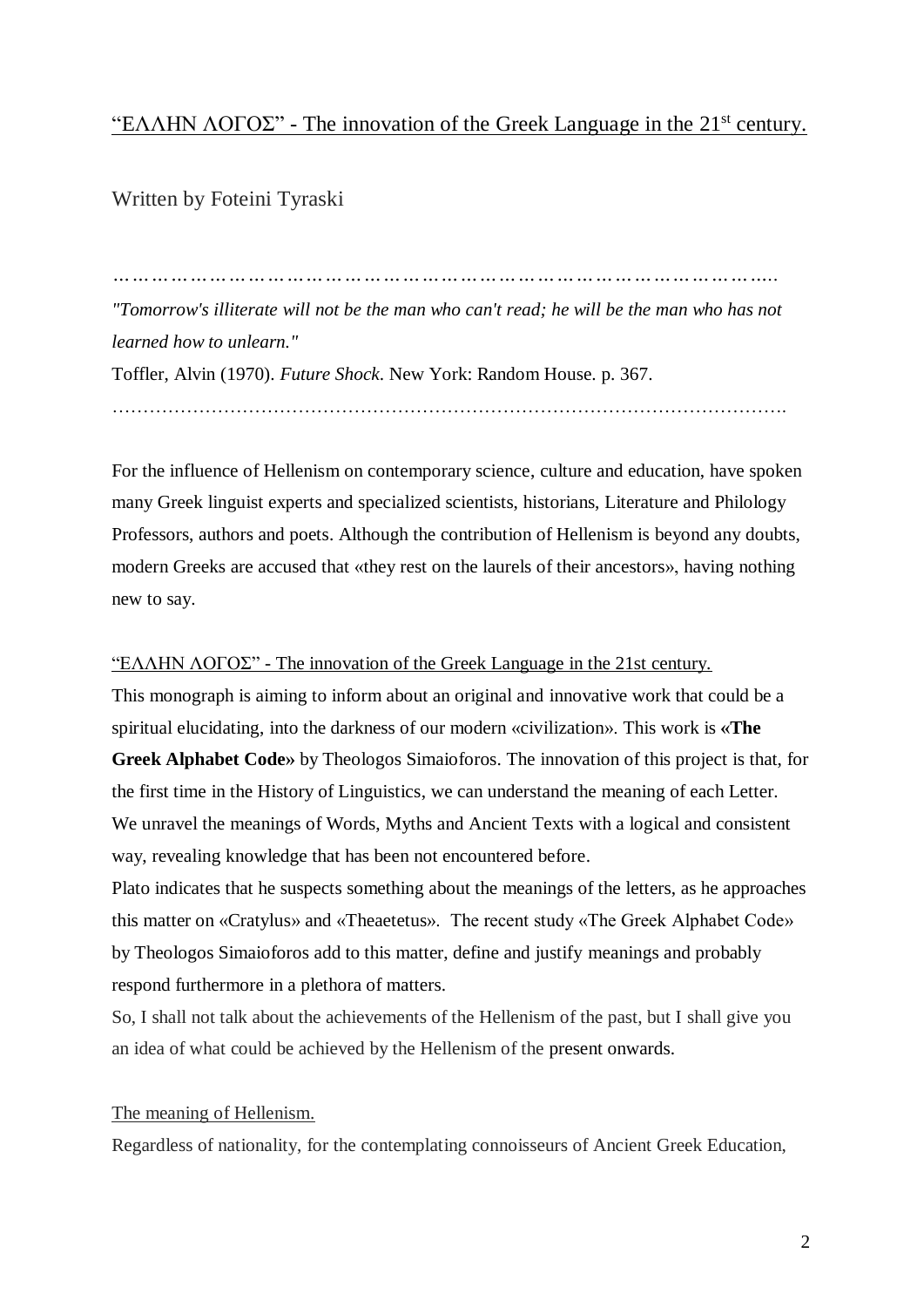Greece is an Idea. It is Spirit. It is Light. That's why, whosoever has fallen in love with this Light, felt Greek deep inside, without being able to explain why.

Approaching the word Hellene/Έλλην, by the use of the Greek Alphabet Code, we learn that Hellene/Έλλην means: the Bright Mind.

No matter where he is born or in which nation or race he belongs, a Bright Mind-Intellect is the one that feels intimate to Light and loves the Truth.

When we ask someone, in Greek, «Από πού κατάγεσαι;/Apo pou katagesai?» (Where do you come from?), the question is hiding the answer, inside the structure of the phrase. So, I repeat the question analytically: Από πού κάτω άγεσαι; (The answer can be detected

only in Greek Language...)

Answer: But of course, from above… from the sky, from Light, from the Primary Mind. In this sense, the name ΕΛΛΗΝ has a global appeal. Every person that speaks Greek, is potentially and by Grace- a living monument of high knowledge and every ΕΛΛΗΝ – Bright Intellect constantly produces Culture.

*«έκ πυρός τα πάντα συνεστάναι»* - Ηράκλειτος (Everything was created by Fire - Heraclitus) In "ELLIN LOGOS School", of Theologos Simaioforos, founder of this Code, primarily it is acknowledged that everything is Light, as well as we, Humans. By the verb «Λέω/leo» (I say, I tell), primarily "speaks" our Sun and then we, as small suns, emit our own light. According to the Code, **ΛΕΩ** means the (**Λ**) solar radiation, that (**Ε**) is expanding, (**Ω**) upon the planet.

Mrs Stagiannou, curator of the Code, has located in the Ancient Greek Dictionary more than 230 verbs, by the meanings of « $Λέω - Ομιλώ» (say, tell, speak).$ 

From this we can conclude that our ancestors had many ways to "shine"...

# The Code as notional tool.

Just as, the multiplication Table (ΠΡΟΠΑΙΔΕΙΑ) of Pythagoras is an arithmetical tool, the Greek Alphabet Code of Theologos Simaioforos is a notional tool. By using this Code, we can extract out of the Greek Words, Texts and Myths, meanings and information of cosmogonic, theological and philosophic knowledge, while the Words, often, show us the way to Ethos and Virtue.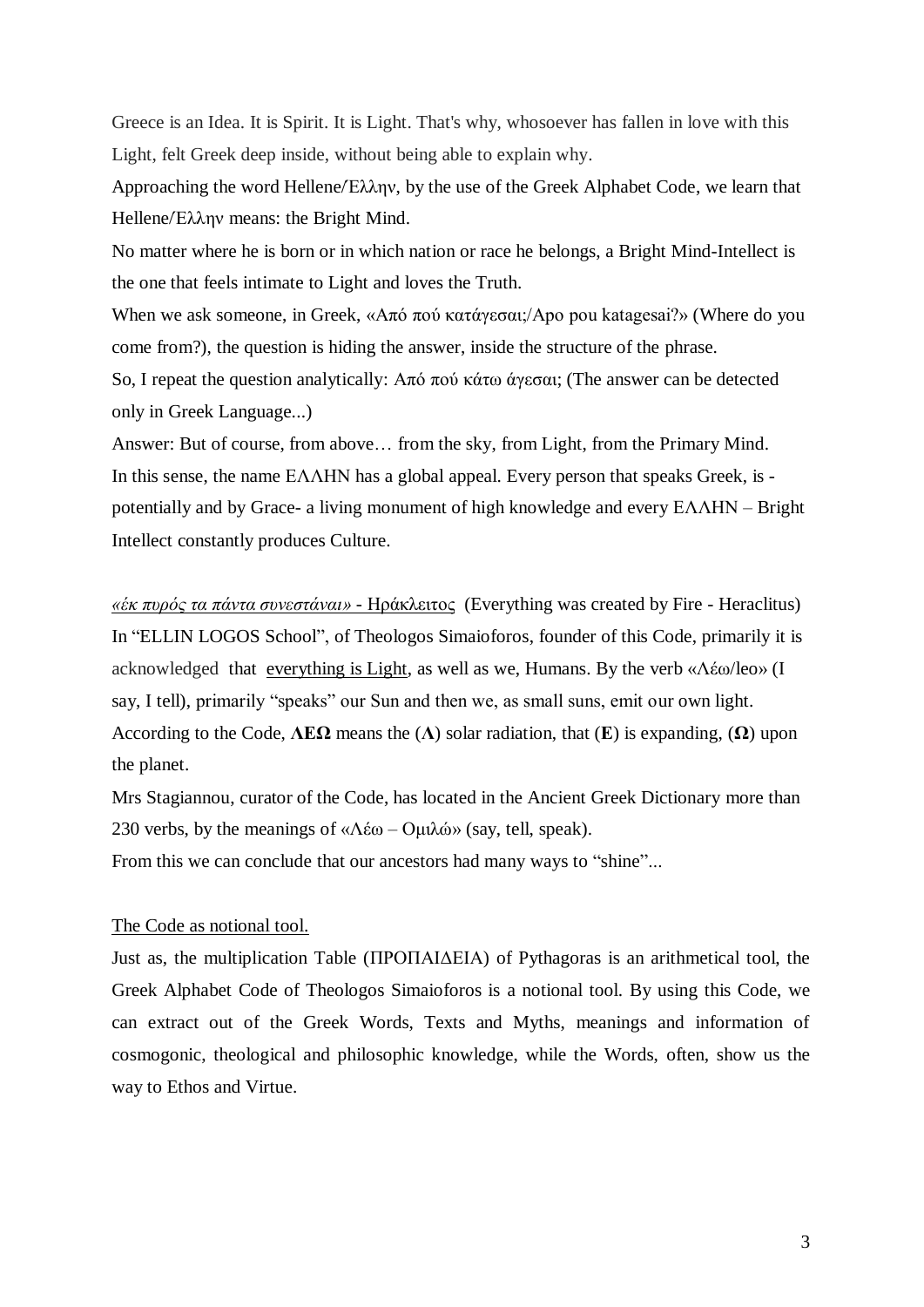#### The Voyage…

Theologos Simaioforos recorded and founded this Code, in 1993, classifying it in his wider research and philosophical work, with the general title «ΕΛΛΗΝ ΛΟΓΟΣ/ELLIN LOGOS». He taught this Method, free of charge, for 13 years, along with his associate and curator of his work, Mrs Barbara Stagiannou. They have also attended National and European conferences *(1)*, announcing the Code to Academics. They taught, for 5 years, at the "Laikon" (Popular) University (Athens 2004-2009) and they have held many speeches, seminars and presentations on radio and television shows. For the use of the Code, the Logic of Dictation, as well as, the decodings of our Myths and Ancient Texts, there are 10 books published (2), while, on You Tube – ΕΛΛΗΝ ΛΟΓΟΣ, there are available about 200 informative videos *(3)*.

# The «Immortal» Greek Language.

In Plato's «Theaetetus» there is a reference that, the consonants have word, but not voice, while the vowels have voice, but not word. Therefore, the consonant, along with the vowel produce the understandable word.

According to the Method of the Code, the consonants constitute the notional basis of the word, while the vowels, in many ways, describe the actions of the consonants. The word " $\Phi\Omega$ NHEN / fonien", by Code, means the Voice (and the Light) of the Mind.

The Greek Language has more vowels than any other language, so, when talking in Greek, we emit more light, using all range of 7 colors. We hear 7 musical notes, we see 7 colours, we have 7 energy centers (chakras) and the vowels of the Greek Alphabet are 7.

Counting the human spine, we realize that the cervical vertebrae corresponding to the vocal chords are 7 (as many as the vowels of the Greek Alphabet), while the thoracic and lumbar vertebrae are 17 (just as many as the consonants…).

As the human body is structured according to the Laws of the Universe, the Greek Language describes operations and functions of Nature and Light, which makes this language Immortal...

For the first time in history, we are in position to reach the Truth, straight from the words, by using an **integrated knowledge system**, with the help of the Code and a Dictionary of the Ancient Greek Language. The Code confirms the correct etymology of words. Through the procedure of decoding, the word is deconstructed, reaching the deep meanings of the «building stones» that primarily composed this word, identifying qualities and properties of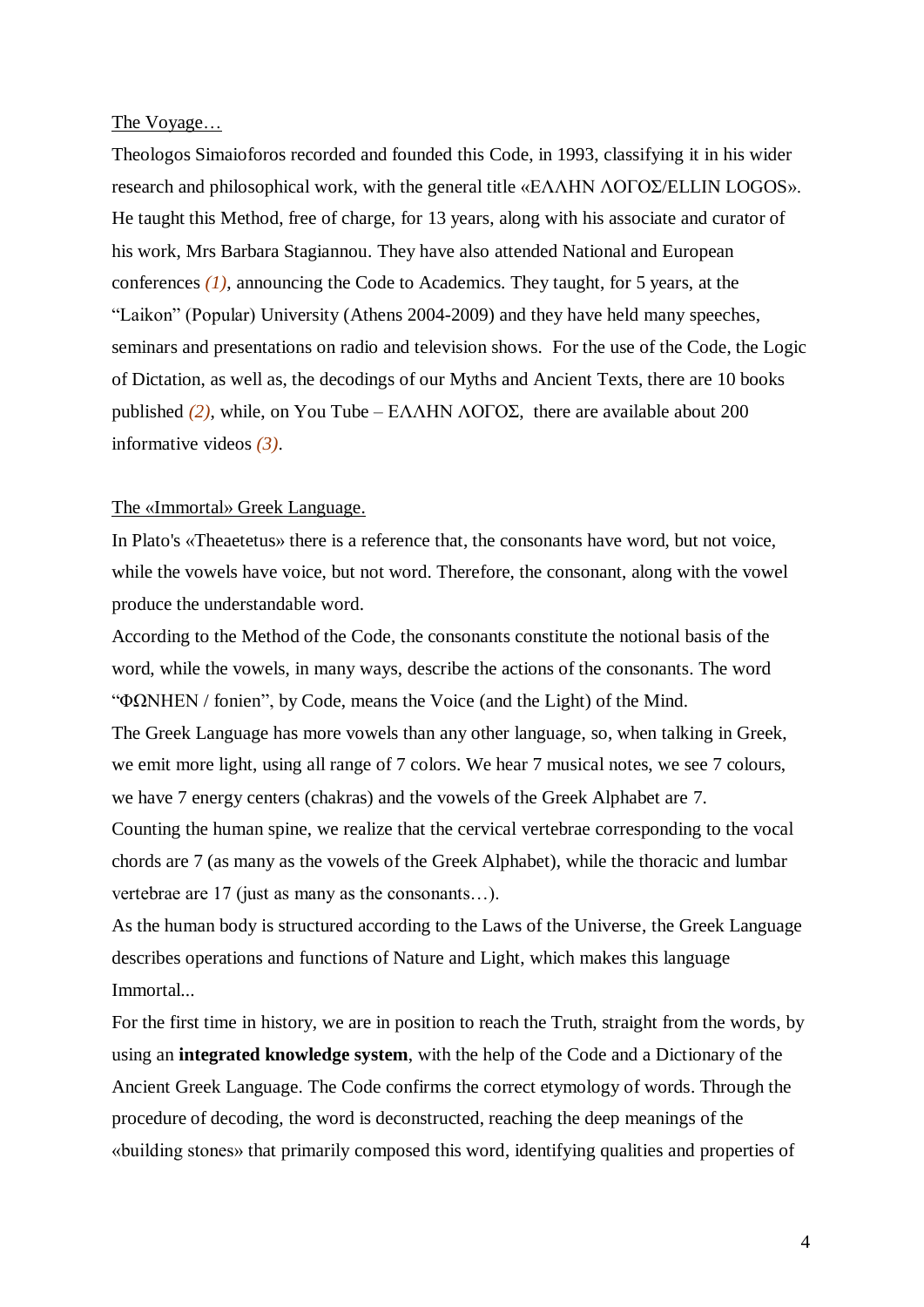light. By this way, along with the help of a Dictionary, we can extract information, from the depths of the words, that are not laid in «common view».

The Method of the Code is simple. But, in order to reach the higher levels of decodings, a gradual multi-level learning is necessary (several levels from kids to academics).

## The Method of the Greek Alphabet Code.

There are many ways to approach a word. For example, the simplest and fastest way is to decode only the Consonants of a word, in order to get the general idea of its basic meaning. Secondarily, we decode all the letters, in the order of appearance in the word. The order of the letters describes a specific story.

According to the Code, there is relation between words that have the same consonants and this is another way to collect information.

On every Word or Myth we can distinguish two or more notional levels. This means that, a word may refer to the natural field, but might also inform us about a hidden, spiritual or intellectual dimension of this same word.

# **THE GREEK ALPHABET CODE** of Simaioforos Theologos

- **A** *Primary Force*
- **B** *Energy (in any form)*
- **Γ** *Earthy*
- **Δ** *Power - Force - Construction - Creation*
- **Ε** *Motion - Movement - Course - Expansion*
- **Ζ** *Life – Heat – Warmth*
- **Η** *Double descent of radiation – Appearance - Revelation*
- **Θ** *Viewing*
- **Ι** *Constant supply - Descent of force-light-radiation*
- **Κ** *Down Low - Low qualities of energy*
- **Λ** *Solar radiation – Illumination (in spiritual levels) and liquids in Nature*
- **Μ** *Concentrated solar radiation - Visible nature*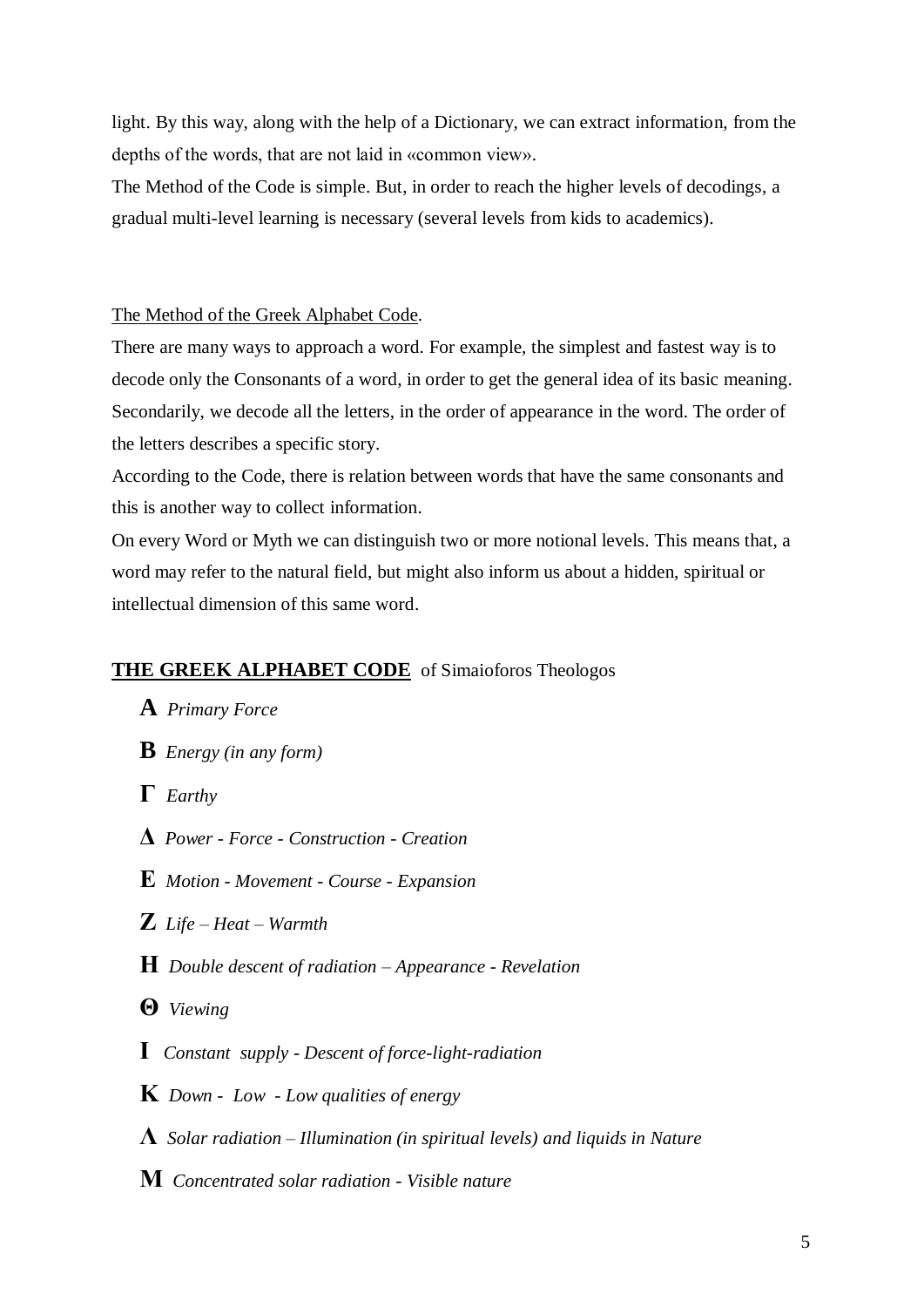- **Ν** *Mind – Intellect – Law (in a spiritual level) and Water (in Nature, in material level)*
- **Ξ** *(Κ+Σ) What is down in internal space - Case*
- **Ο** *Particular Space or Area of all sizes – A Body*
- **Π** *Fire – Father – the Paternal Fire*
- **Ρ** *Flowing of energy-radiance-liquid, the flux of radiation*
- **Σ** *Internal space– inside viewing*
- **Τ** *Consolidation - Firmament of force-radiation-energy*
- **Υ** *Concentration - Accumulation of force-radiation-energy*
- **Φ** *Light – Illumination (natural or spiritual)*
- **Χ** *Soil elements – Earthly bodies*
- **Ψ** *(Π+Σ) Internal Fire*
- **Ω** *Planet - Upon the planet*

...................................................................................................................................

"Αρχή Σοφίας ονομάτων επίσκεψις" - Αντισθένης

"The beginning of Wisdom is ( $\epsilon \pi i$ -σκεψις) to think over the names/words" - Antisthenes

# Decoding the word "Σοφία" (Wisdom)

The word **ΣΟΦΙΑ**/Wisdom is quite revealing. By the consonants only, we get the idea of the meaning of this word, as **Σ** means the inside space - internal viewing and **Φ** is the Light. So the basic idea is that ΣΟΦΙΑ means the Internal Light, that is also applying to the words **Σ**Ο**Φ**ΟΣ = the wise (man) and **Σ**Α**Φ**ΕΣ the clear (message). Decoding the whole word, we get this information:

 $\Sigma =$  inside

 $\mathbf{O} = \text{space}$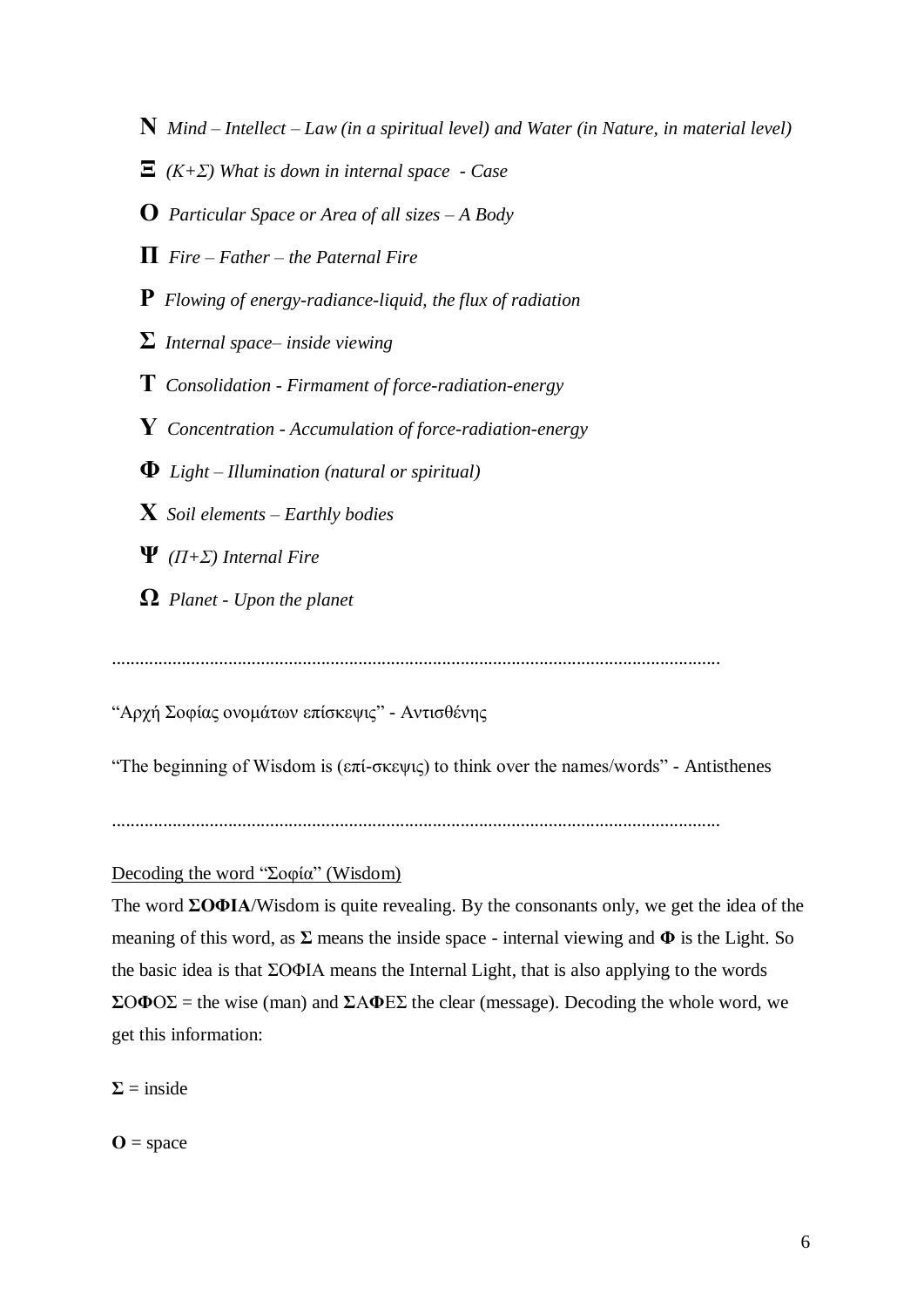$\Phi$  = where Light

**Ι** = is constantly supplied

#### **Α** = by the Primary Force

One word alone, gives more information when we approach it in a philosophic "mood"... A wise man is receiving Wisdom-ΣΟΦΙΑ, so he is not only the one that once have seen the Light inside him, but he is the one that is constantly fulfilled with Light (if not constantly, then he is not wise) and this is stated by a «humble» Ιota. The theological knowledge that springs from this word is, that this Light comes from the Primary Force, as Alpha means. The Primary Force implies the Divine presence.

The presence of the Divine Force, the Spiritual Light and Mind is very often present inside the words. We would dare to say that the words, through letters, constantly praise God's Glory.

#### What does the word "Ψυχή" (Soul) reveal about its nature.

I shall give you another word to think about, a word that, when I first heard its decoding, I was astonished by the revelation of these 4 "tiny" letters, that with the use of the Greek Alphabet Code become "knowledge of a lifetime". In the word **ΨΥΧΗ**/Soul, by **Ψ** and **Χ**, we are informed that **Ψ** (**Π**+**Σ**) is the Internal Fire and **Χ** are the Earthly bodies. So, the basic idea of the word is that the substance of Soul is Fire, a Fire "captured" inside a body. Decoding the whole word:

**Ψ** (**Π**+**Σ**) = Divine-immortal internal Fire (that originates from the Father)

- **Υ** = concentrated
- **Χ** = in Earthly Body
- $H =$  is revealed

Mrs. Barbara Stagiannou, the assistant of Dr Simaioforos has played a game with this word, decoding it in the seminar I attended, a "game" that I found quite interesting... She wrote on the board the word in total analysis **Π Σ Υ Χ Η**

and started wiping out the letters one by one, while saying that when we die,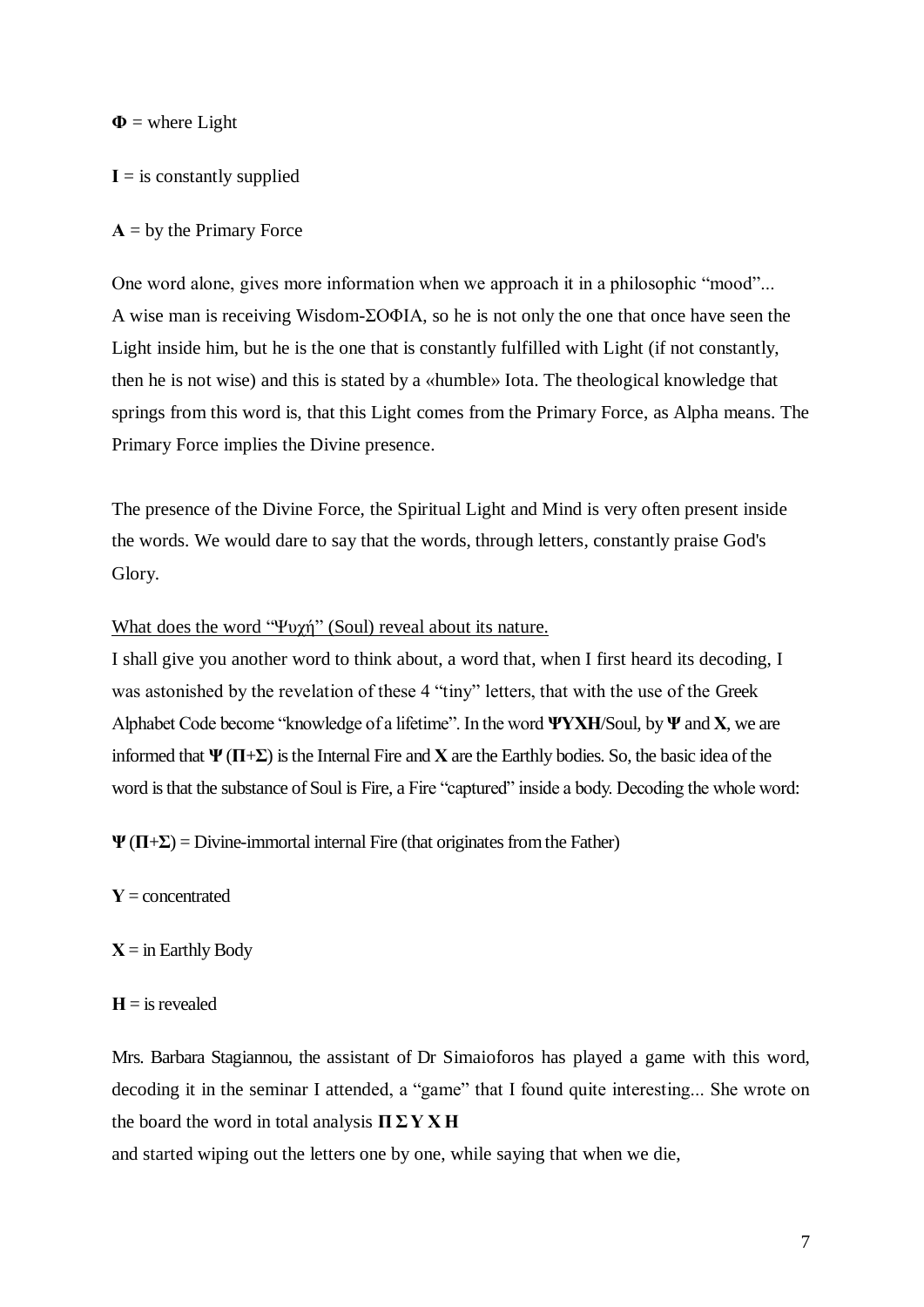there isn't any revelation **Π Σ Υ Χ**

as we loose this earthly body of ours **Π Σ Υ**

there isn't any concentration  $\Pi \Sigma$  as there isn't any internal space,

so what is finally left, is only a  $\Pi$ , the Immortal Fire that goes back to its origin, the Father ( $\Pi$  = Fire and Father).

# Decoding the word "Φίλος" (Friend).

The word Φίλος/friend is also interesting.

According to the Code, **ΦΙΛΟΣ** means (**Φ**) the light that (**Ι**) constantly supplies, through (**Λ**) solar radiation, a (**Ο**) particular area or body.

Our first Friend is the sun, but also in human relations, Friend is every person that emits his light towards us, while we ought to do the same, or else we are not friends. So we learn from the word itself, the meaning of Friendship, that indicates the need for reciprocity, in order to keep a friendship.

# Decoding the Myths:

Talking about the Solar Light, let us approach, by using the Code, a very well-known Myth…

According to the mentality of the Code, in Greek Mythology, all names of Gods, Humans, Heroes, places, monsters, animals, plants etc. are encoded information of natural or spiritual forces, that interact. The Creators of the Myths knew that, in order to preserve the information, that every Myth carries, the narration should have anthropomorphic characters, that imitate human behavior. The secrets were «locked» within the Names, so even if the narration was modified, the information wouldn't be lost.

Leto, along with Zeus, acquired two children: Apollo and Artemis. According to the Code, Zeus means the Power that constructs, creates and feeds all of the creatures. Zeus, in order to complete his works, he joins with other forces, so in our Mythology, he was notorious as a naughty husband...

Leto **- ΛΗΤΩ** means the (**Λ**) solar radiation that is (**Η**) revealed and (**Τ**) consolidated (**Ω**) upon the planet. This radiation is the mother of two other forces. Apollo, that expresses the spiritual illumination and Artemis, that expresses the material illumination, that is, the light particles, such as photons, that feed (Greek verb  $APTAQ$ ) the (M) visible nature, (I) constantly with light.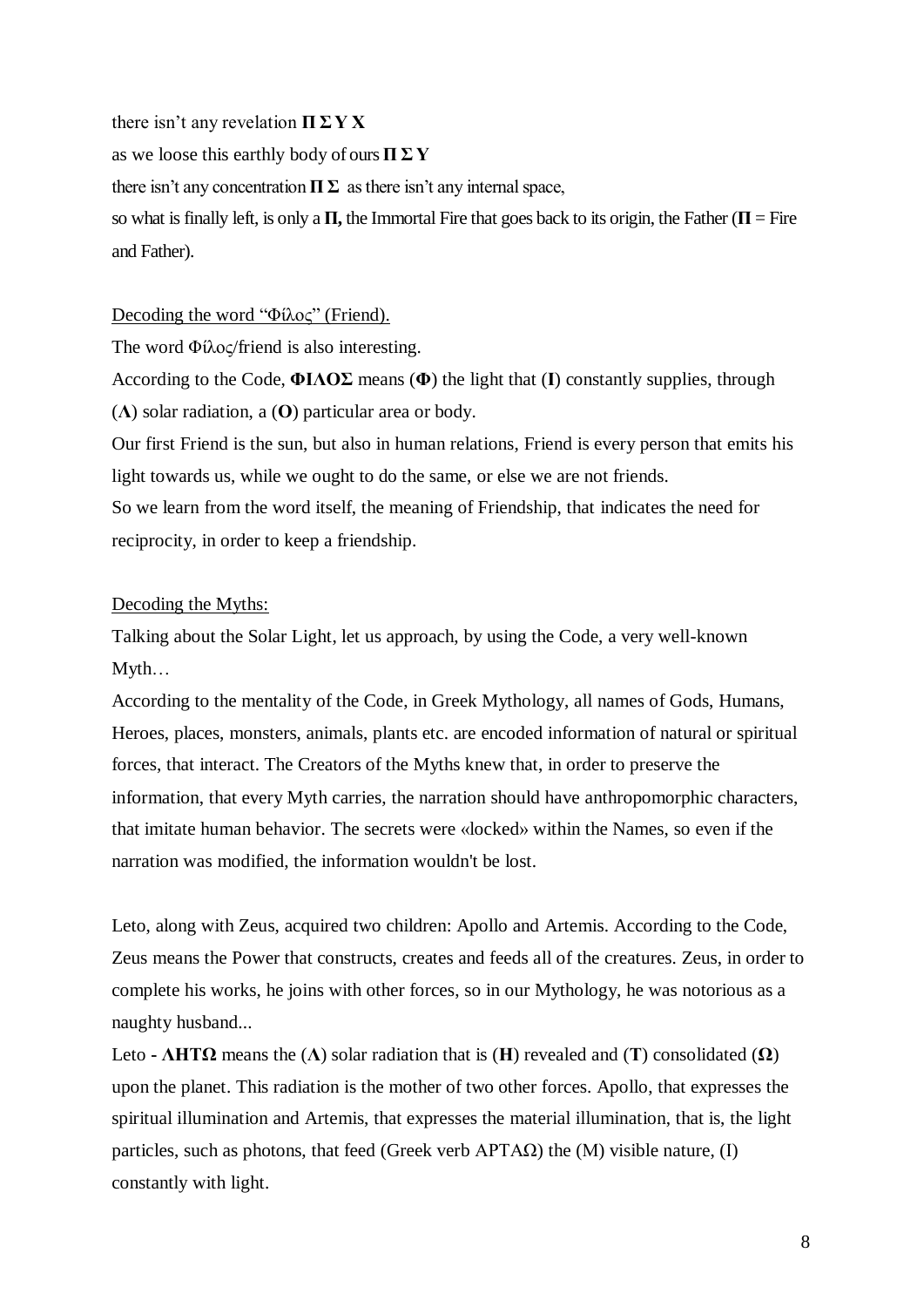The information we get through decoding is that, the solar light reaching our planet, has a material, as well as spiritual, status. Of course, the Myth can release all of the hidden secrets with a thorough analysis, as in all decodings we get a lot of information.

The Word, as Nature of Light.

Talking about the spiritual and material nature of light, we must refer to the word «Λόγος/logos» (the Word). By Code, the word **ΛΟΓΟΣ** means: **ΛΟ** = solar radiation from a particular space, area (or body) **ΓΟ**ς= on earth in a area (or body)

This word, expresses the illumination on earthy bodies, so since this light can be spiritual or material, we realize that the Power of the Word (or speech) affects more fields than the ones we can think of and it's not wearing out at the level of communication between us. The word ΛΟΓΟΣ/logos itself, tells us that it is categorized as "nature of the Light", either expressed by the Divine Intellect, or man.

More so, when we speak Greek, emitting illumination in all the solar light spectrum, we are obliged to be careful of what we say, how we express it , but also what we listen to.

"Ήχος" και "Φως"... (Sound and Light...)

Sound is light of a different frequency.

According to the Code, the word **ΉΧΟΣ/**ichos reveals its nature, as follows:

- $H =$  the revelation (of radiance)
- $X =$ on earthly

 $\mathbf{O}_\varsigma$  = space or body

By decoding the word  $HXO\Sigma$  is confirmed that, the impingement of solar radiations, upon material bodies, produces noise.

# The deeper meaning of the Muses.

Since we talk about sound, let's talk about Music. If we tried to define Music with a term, we could say that «it is a synthesis of melodic and harmonic acoustic vibrations, that in high spiritual levels, can heal or if used badly, could lead to opposite results».

The name ΜΟΥΣΙΚΗ/mousiki (Music) springs from the Muses (Μούσες), the 9 daughters of Zeus and Mnemosene (Μνημοσύνη).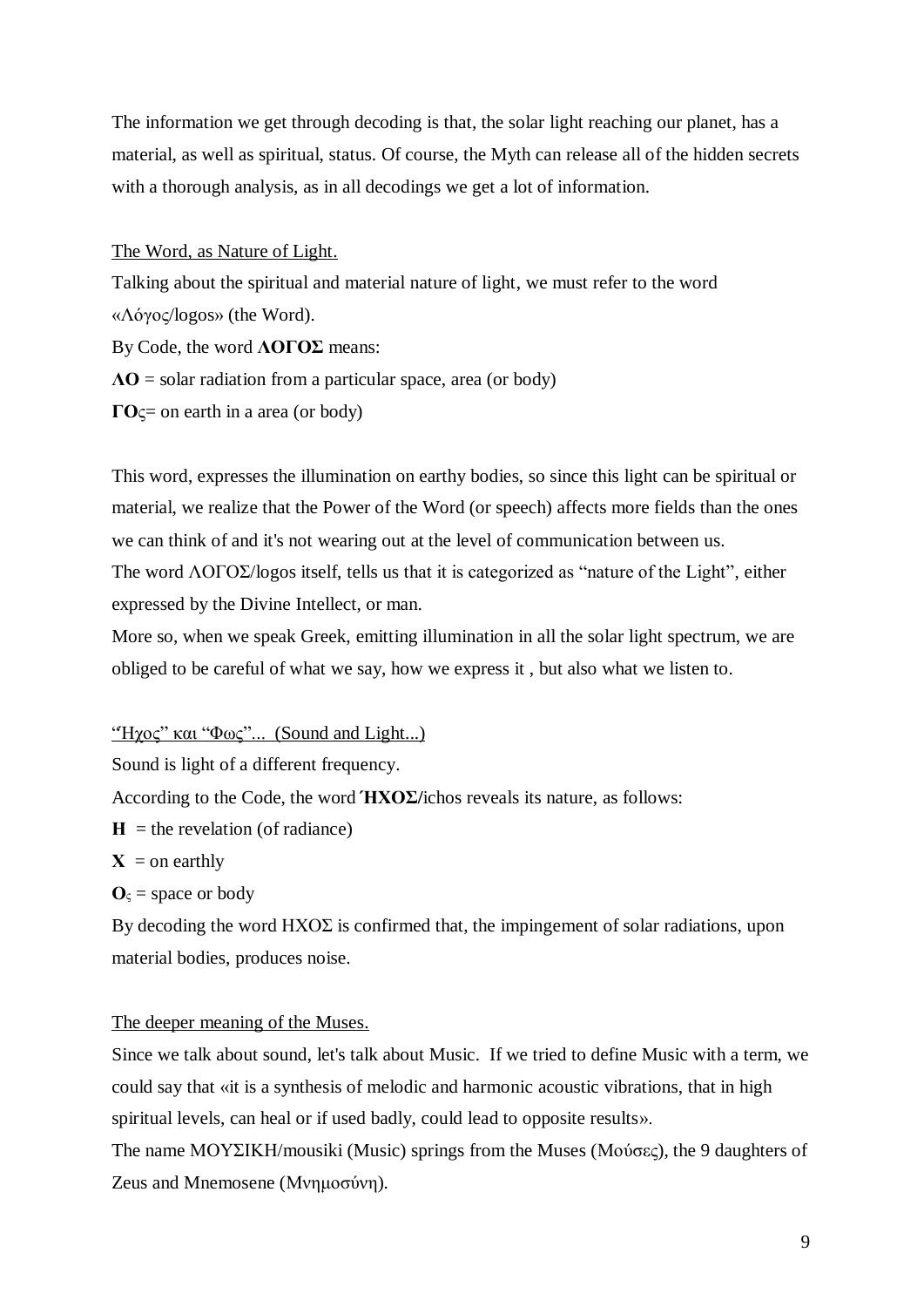Mnemosene represents the MEMORY but, by Code, with the synthetic - $\Sigma$ YNH, we get this extra, basic information, that this memory (MNHMH),  $(\Sigma)$  internally and in (Y) great quantity – concentration, in  $(N)$  the mind, is  $(H)$  revealed.

From the Muses originates also the word Museum (Μουσείον). So, let us see, what information can we get from the words, about their deeper meanings.

According to the Code, the word **ΜΟΥΣΑ**, by **M** means the visible nature and by  $\Sigma$ , the internal viewing. So, the Muses represent all these that are "hidden inside" our visible nature. The meaning of the Muses leads us to initiation, induction, introduction to initiatory knowledge and the verb Μυέω-Μυώ (induct, initiate into) and also Μύω (according to the dictionaries *(4)* and *(5)*, - translating from the Greek terms given - introduce into Mysteries, catechise, I teach, but also I am tightly closed, tightly firm or hidden).

For the ancient Greeks, Music was a study of great importance, as part of the education of the youth. Learning Music, in Ancient Greece, was a spiritual trip, of multi-science levels, in initiative Knowledge and also part of recreation, in Greek, Ψυχαγωγία (Αγωγή της Ψυχής - Education of the Soul). The Musician, through Melody, could touch treatment and Medicine, he knew Harmony and Mathematics, that led him to Astronomy and via the Music of the Spheres, he could understand Poetry and Philosophy, touching Divinity…

The Muses, through their names and symbols, inform us that initiative Knowledge can be found in History, Rhetoric, epic, lyric and erotic Poetry, Singing, Dance, Theatre and Astronomy.

Apollo Mousagetis (ο Απόλλωνας των Μουσών ηγέτης - Apollo, leader of the Muses) leads them with his Lyra, which is, the flow of Spiritual Light.

#### What do, Cadmus and Harmonia, mean, according to the Code?

A mythologic couple with interesting names, is Cadmus and Harmonia.

By Code, Cadmus - ΚΑΔΜΟΣ means the construction of bodies, down here [(KΑ) κάτω (ΔΜ) δόμησις των (Ο) σωμάτων] and represents our world. So, he could not have another "wife", than Harmonia (harmony).

Harmonia is the principle of conservation of this constructed world. She is the (ΑΡ) flow of light, at our (MO) visible nature, always with the help of (NIA) the Mind and the Universal Law.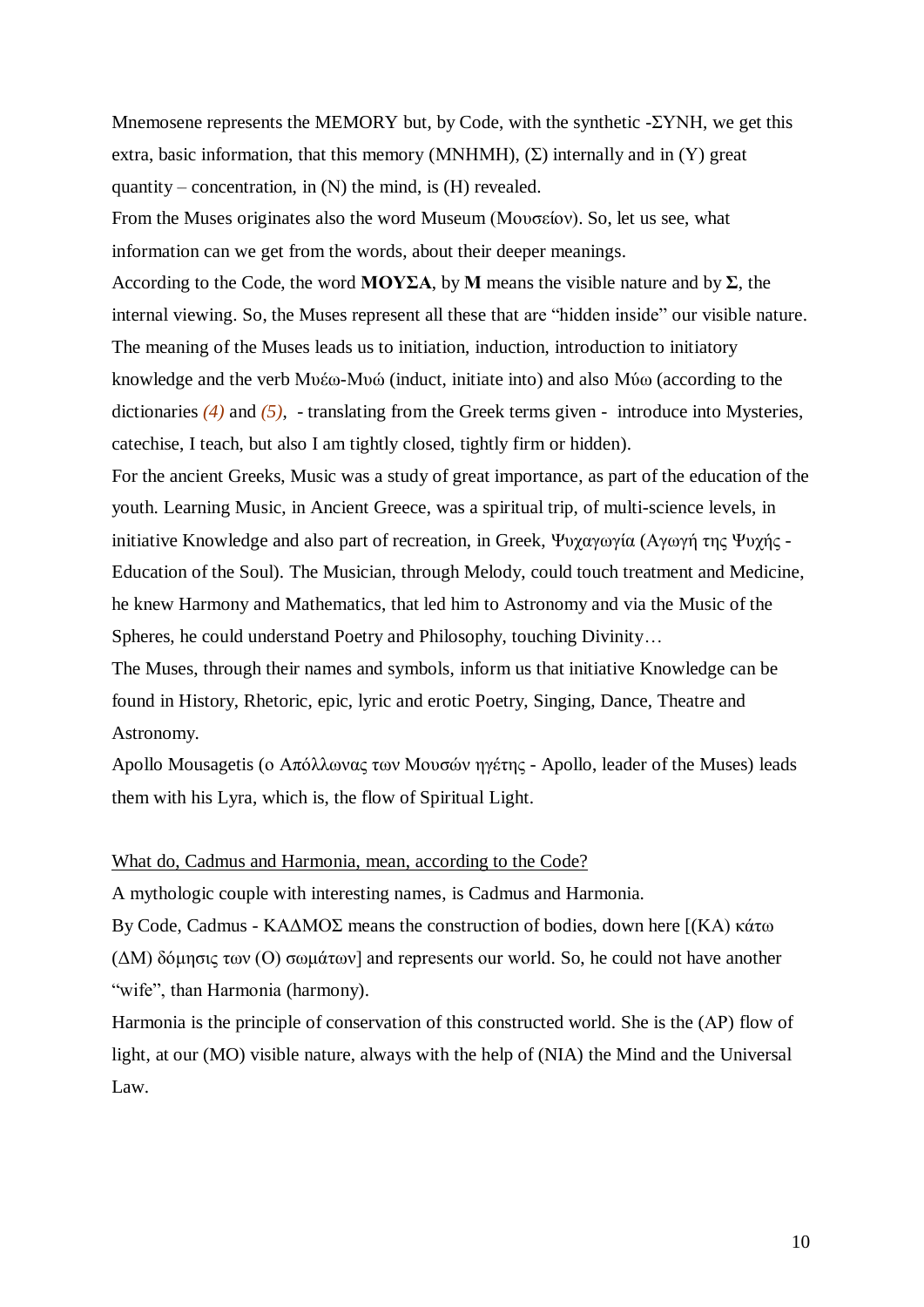### Decoding the word "Ειρήνη"... (Peace)

The word Ειρήνη/Irini (Peace) that we love so much, as a meaning can be very revealing.

By Code, the consonant letters, that constitute the notional basis of the word, mean:

 $P =$  the flowing

 $N =$  the Mind and Law

So, the word **ΕΙΡΗΝΗ**, by **Ρ** and **Ν** means the flowing (primarily, of the light radiation) into the Mind and this procedure is subjected by the Law (of the Universe). So, ΕΙΡΗΝΗ - Peace is a state of illuminating the Mind.

Within the word ΕΙΡΗΝΗ we recognize the verb "Είρω/iro", that according to the Dictionary means «λέγω» (I say) and «συνδέω» (I connect, I join). So, Peace, through the Word, connects us with the Universal Mind and Law, as well as, every mind.

The Code can be applied in all scientific fields.

Philology, Philosophy, Theology, Astronomy, Physics, Medicine, Biology, Botanics and many more were established, as sciences, by Greeks.

The Method of the Code makes easier the progress of scientific research and helps to the right choice of terms, for the Nomenclature of all Sciences.

### Scientific knowledge is confirmed by the Code.

The word Στερεόν/stereon (Solid), by ΣΤΕ informs for the internal consolidation of the expanted radiance.

But also, every solid object - ΣTEPEON/stereon, carries the sense of flowing within, implying the flow of electrons. The word contains the synthetic –ΡΕΟΝ (flowing).

ΠΗΝΙΟΝ (spool) – (Π) Fire that (Η) appears by (Ν) Mind and Law, while, (Ι) constantly supplying a (Ο) particular space.

ΠΥΡΑΜΙΣ / Πύρ + αμίς (pyramid / fire + amis). According to the Dictionary, «αμίς» means the "pot". So, the pyramid is a pot that concentrates fire. Modern science characterizes pyramids, as «energy collectors».

ΠΡΙΣΜΑ (prism) – Fire that flows and constantly supplies a body and gives a signal. ΣΦΑΙΡΑ (sphere) – Internally, the eternal light flows. The shape of a sphere internally contains the primary force, which constantly supplies (with light) its particular space.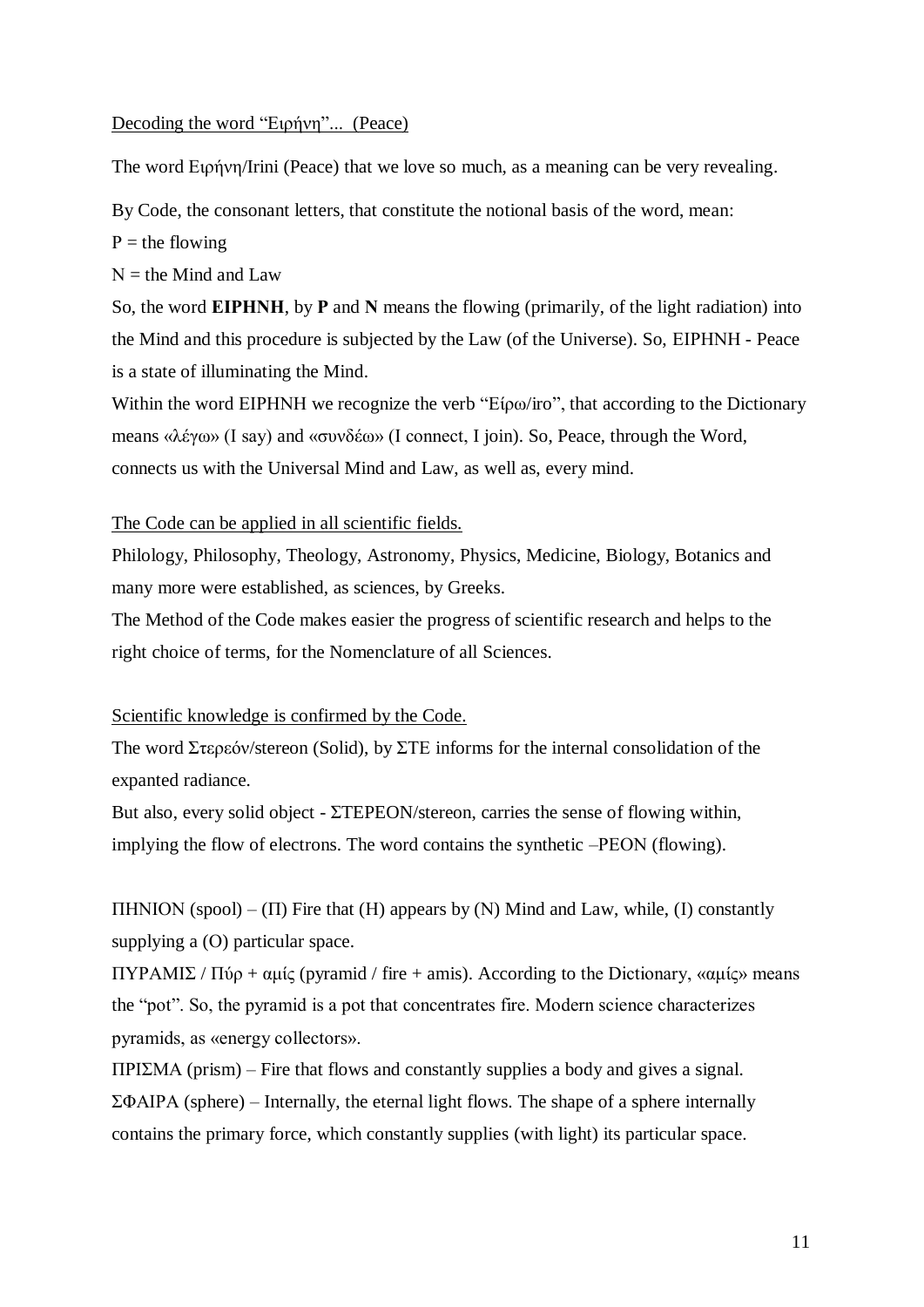#### Cosmogonic information within the Myths.

The people who wrote the Myths, were not only aware of the properties of light, but they were able to evaluate it from different administering positions.

According Hesiod's Theogony, Zeus won the Titanomachy with the help of the Cyclopes/Κύκλωπες, Arges, Brontes and Steropes. As it is already said, Zeus expresses the Power that constructs and creates. So, the Cyclopes are forces of light, as this comes from space. The light, for us (on the planet), has round face - κύκλου όψη/kyklou opsi (or by Mythological interpretation, it is an one eyed person), so it is a Cyclops/Κύκλωψ! The names of the Cyclopes are revealing:

Arges -  $APTH\Sigma - It$  is the flowing of the primary light coming towards earth, that appears and it is been revealed in our eyes. Because of the atmosphere, the light flowing to the planet, slows down and reduces its speed.

Brontes -  $B$ PONTH $\Sigma$  – The energy that flows in a particular space by Mind and Law, is consolidated and revealed.

Brontes is nothing else, but the sense of thunder, which is the light that, while colliding with the atmosphere, produces noise.

Steropes - ΣΤΕΡΟΠΗΣ – But of course, it's the fire of stars. It is the one we call "Αστραπή/astrapi" (lightning), as the word itself testifies, about the origin of this light.

Scientific knowledge is revealed by the word "ιόν" (ion), that, according to the Greek Dictionary, means "the one that comes" (τo ερχόμενο). According to the Code, ΙΟΝ σημαίνει: (Ι) the constantly descending radiance, (Ο) in a particular space, (Ν) by Mind and Law. So, the ion is light descending from the sun. When we decline "ιόν", in Greek, we get "του **ιόν-τος**", to get the information by -τος that this light is consolidated into material bodies – and this, truly, happens (όντως = αληθώς).

# The Logic of Dictation.

The traditionary Dictation of the Greek Language was a legacy given, without adequate justifications, on how and why specific vowels are chosen, for constructing the words e.g. "Γαία" and "Γέα" (Gaia-Earth-Gea), "Τείχος" and "Τοίχος" / Teichos and Toichos (Wall), "Αλείφω" and "Αλοιφή" /Aleifo and Aloifi (I spread and ointment). By using the Greek Alphabet Code, we get logical and unprecedented answers.

That is: "Γαία" with (ΑΙ) means the eternal construction the earthy bodies, while "Γέα" with (Ε) expresses the extent of our planet.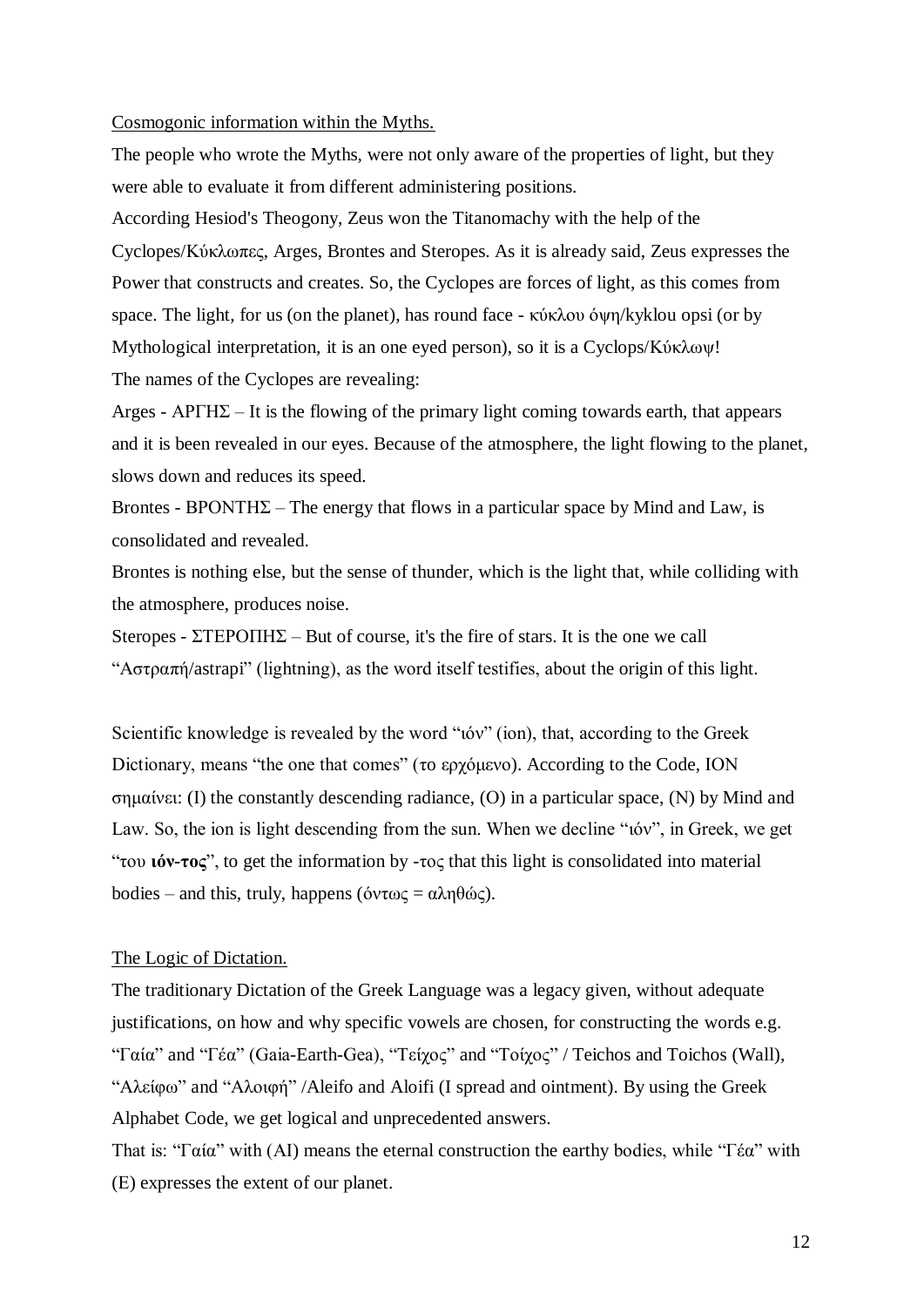Of course, there are many examples, for every case, comprised as the material of a specific teaching, which is one of the 10 books of Theologos Simaioforos, entitled "The Logic of Dictation".

In the verb "ευρίσκω"/ evrisko (I find), (I) Iota expresses the constant luminiferous effort, in order to find what we are looking for. By "εύρηκα" (eureka), we have already found, what we were looking for, as the letter (H) Eta means the appearance-revelation.

It is important to understand, that all changes have been made through time to ostensibly «modernize" the Language, destroy the quality of meaning of the words, eliminate enlightening and dissolve our intellects. We have happened to be on the forsaken side after such kind of changes. However, the Words have been and are always here, for us to understand and use...

### When the Words become our Teachers…

By knowing and using the «Greek Alphabet Code» the Words are becoming our Teachers. Gathering information of such high levels, the Man can touch Science –  $E\pi i\sigma\tau\eta\mu\eta$ /epistimi (επίσταμαι = γνωρίζω καλώς – I know well) and Truth – Αλήθεια/alithia (την Όχι λήθηλάθος – the non oblivion-error state).

Science and Truth are inalterable values, no matter how much time goes by.

The Greek Alphabet Code, as a new Deucalion, can bring Education to the level of educating and cultivating Anthropos (not human–humus–χώμα), raising him to the high spiritual levels of True Knowledge.

The modern education systems could work for the perfect Society.

If we teach our children to find the Light within, then their Danae-Διάνοια-Intellect *(6)* will energize Perseus-Πυρσός-the torch, which will abolish Acrisius-Ακρίσιος-the non judgement – Ακρισία/Acrisia and will light the way, so they will be able to see clearly, the paths of Virtue and Malice.

The work «ΕΛΛΗΝ ΛΟΓΟΣ» is the Heritage of Greeks, as well as the Heritage for the people determined for the Light all over the world.

……………………………………………………………………………………………

(1) Hellenic-European Research on Computers Mathematics and its Applications / HERCMA 2003, Athens – Title of Th. Simaioforos' speech «The Mathematic Accuracy of the Greek Alphabet: A Code of Information and Communication», Title of B. Stagiannou speech «The Greek Words and Myths Contain Knowledge». HERCMA 2005, Athens - Title of Th. Simaioforos' speech «About the Meanings of Ideas and Numbers».